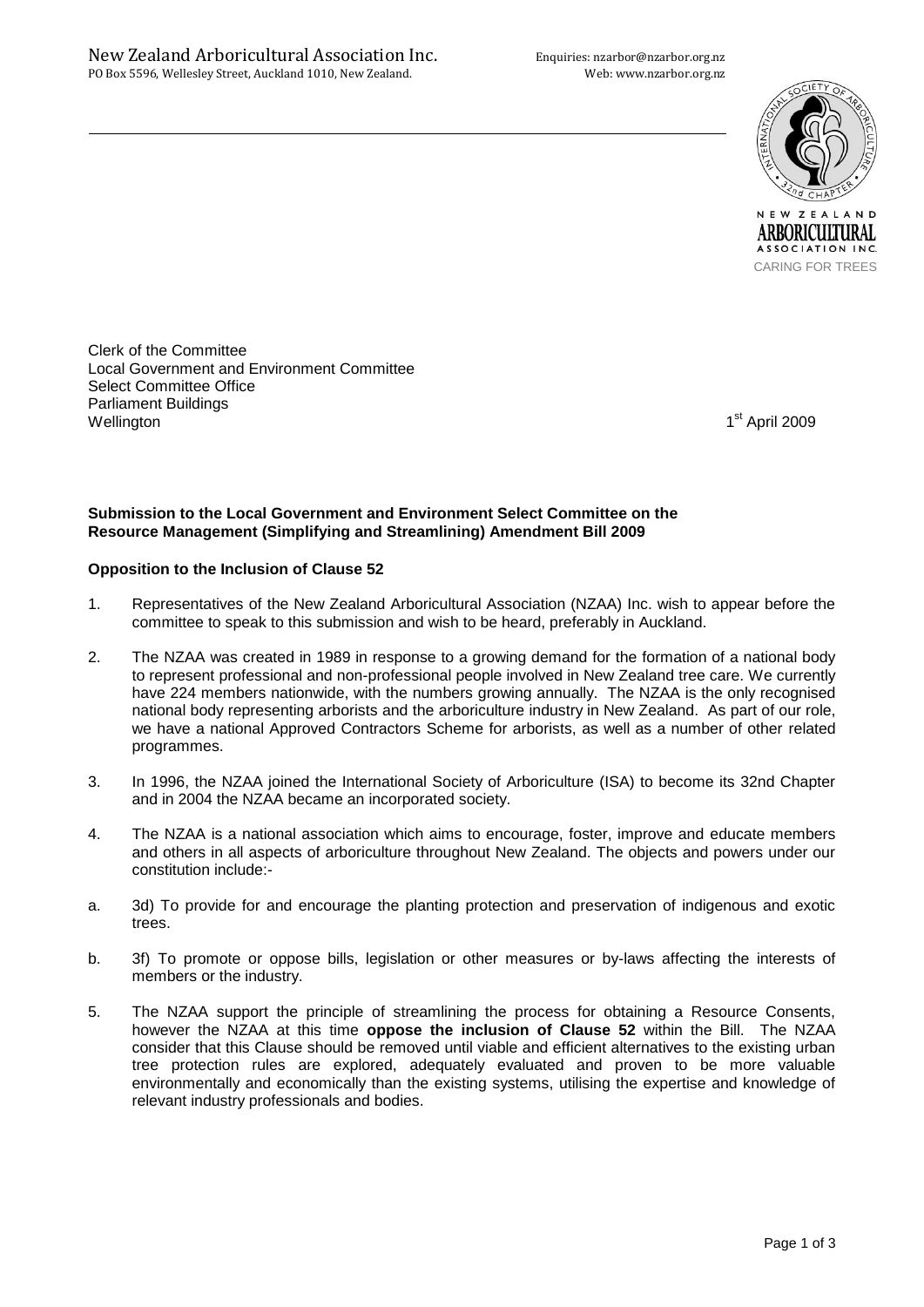- 6. No research based information had been provided to justify the removal of urban tree protection rules in relation to economical, environmental and public health related benefits.
- 7. In addition, the Clause is directly contrary to Part II of the Resource Management Act (1991) [RMA] and specific provisions within:
	- a. Section 5 this section defines sustainable management of the natural environment as being paramount to the purpose of the Act.
	- b. Section 6 this section 6 defines, as matters of national importance (in part), the preservation of the natural character of the coastal environment (including the coastal marine area), wetlands, and lakes and rivers and their margins, protection of areas of significant indigenous vegetation and significant habitats of indigenous fauna and the relationship of Maori and their culture and traditions with their ancestral lands, water, sites, waahi tapu, and other taonga.
	- c. Section 7 this section 7 defines other matters of importance including (but not limited to): The maintenance and enhancement of amenity values, intrinsic values of ecosystems, maintenance and enhancement of the quality of the environment and any finite characteristics of natural resources.
	- d. Each Section of Part II relates directly to trees and vegetation.
- 8. Trees and vegetation are part of the natural environment and are an important natural resource. Trees and vegetation are intrinsic and integral to the life-supporting capacity of air, water, soil and ecosystems. Trees and vegetation are a vital component of natural cycles regardless of their relationship with tenure, management systems, pre-European existence or pre-urban development existence. Trees and vegetation are part of, and interconnected with, all aspects of the environment, whether in an urban or rural setting.
- 9. The NZAA surveyed the membership  $8<sup>th</sup>$  March 2009 by e-mail to gauge positions on the proposed changes to the RMA in relation to the urban tree protection provisions.
	- a. 83% of respondents indicated that they did not support the removal of (blanket) general tree protection from Local Council District Plans.
	- b. 62.5% of respondents indicated that they may support the removal of the current form of (blanket) general tree protection from Local Council District Plans if it was replaced with an alternative form of protection. Examples of alternative forms of tree protection were noted on the return surveys and the majority, in summary, include forms of :
		- i. Retaining the existing general tree protection and implement improvements. For example, revisions to the current administration systems, delegations, decision making processes, general tree protection criteria and assessment criteria.
		- ii. Extended and more easily administered tree scheduling systems than are currently available.
		- iii. Tree Preservation Orders (TPOs). This refers to the system currently used in the UK. This is a national form of tree protection that is governed by Central Government legislation (Town and Country Planning Act 1990) and administered locally.